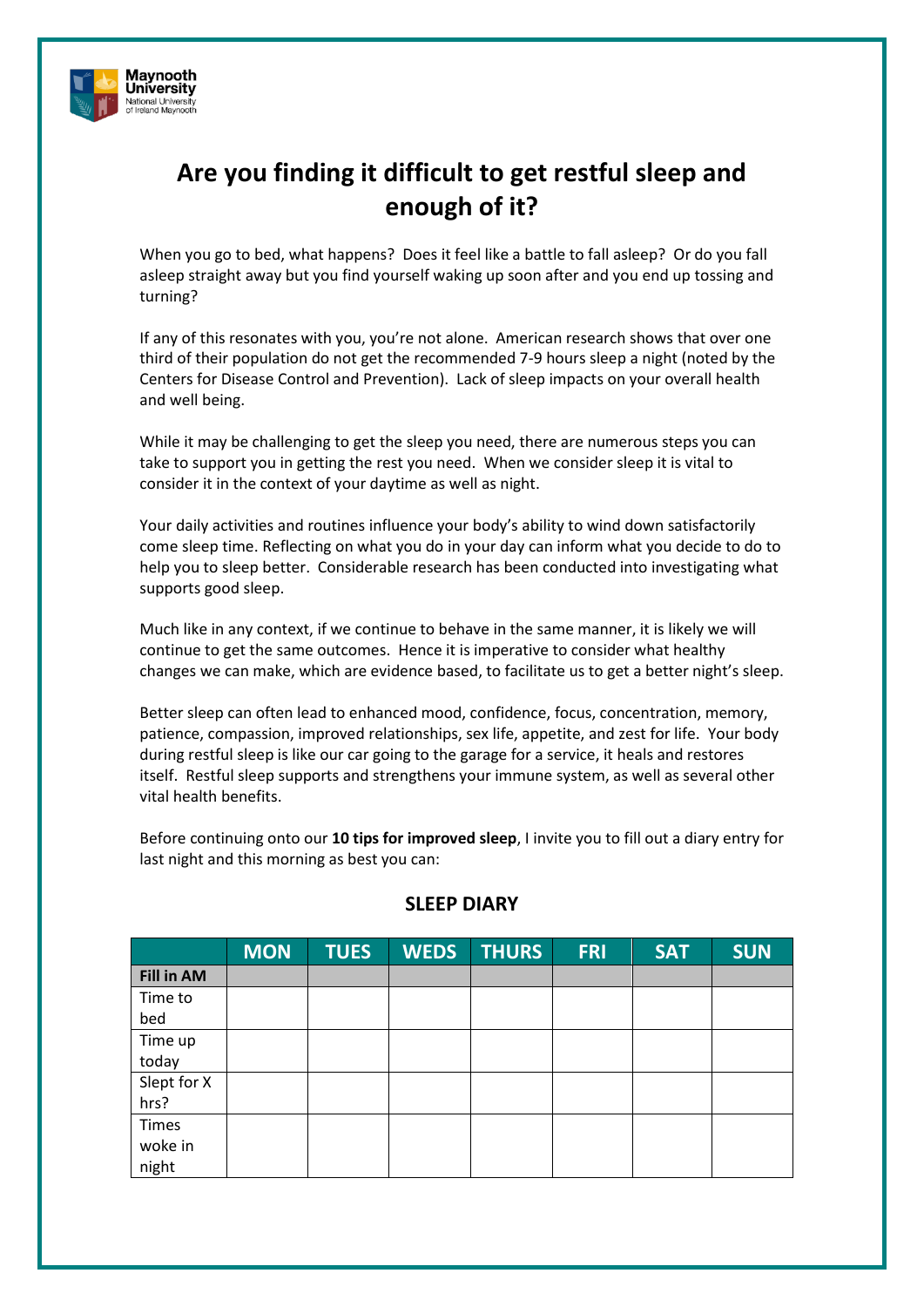|                   | <b>MON</b> | <b>TUES</b> | <b>WEDS</b> | <b>THURS</b> | <b>FRI</b> | <b>SAT</b> | <b>SUN</b> |
|-------------------|------------|-------------|-------------|--------------|------------|------------|------------|
| <b>Fill in PM</b> |            |             |             |              |            |            |            |
| How many          |            |             |             |              |            |            |            |
| caffeinated       |            |             |             |              |            |            |            |
| drinks?           |            |             |             |              |            |            |            |
| Time of           |            |             |             |              |            |            |            |
| last caff         |            |             |             |              |            |            |            |
| drink?            |            |             |             |              |            |            |            |
| How many          |            |             |             |              |            |            |            |
| mins              |            |             |             |              |            |            |            |
| exercise          |            |             |             |              |            |            |            |
| today?            |            |             |             |              |            |            |            |
| Activity in       |            |             |             |              |            |            |            |
| last hour         |            |             |             |              |            |            |            |
| before            |            |             |             |              |            |            |            |
| sleep?            |            |             |             |              |            |            |            |

Continue to fill in this diary daily to help you consider and reflect on your routines, and what kinds of changes you could make to support more restful sleep. The following 10 tips may help you in exchanging some less helpful habits for some more helpful ones.

# **10 tips for Improved Sleep**

### **1. Set a regular sleep schedule**

Going to bed and waking up at more or less the same time everyday – give or take 20 mins. With life being so wonderfully unpredictable this is no easy task. But try not to be dissuaded by that because it comes up no 1 with sleep specialists as an immensely important habit to implement to support good sleep.

Much like a puppy in training at first who'd be looking at you with not a clue of what you're expecting of them, our body too will not respond with getting to sleep right away. But again much like a puppy in training, with consistency, they get in on it and don't look back. This consistency supports your sleep drive to kick in, and you're body will begin to expect sleep during these times.

### **2. Create a relaxing bedtime/pre-bedtime routine**

This means something different for different people. You may need to get creative and experiment with activities to find out what relaxes you. It may be reading a book, giving yourself a foot massage, taking a shower or a warm bath to help your muscles to let go of any tension, listening to classical music, or nature sounds, sleep music, meditating, or colouring.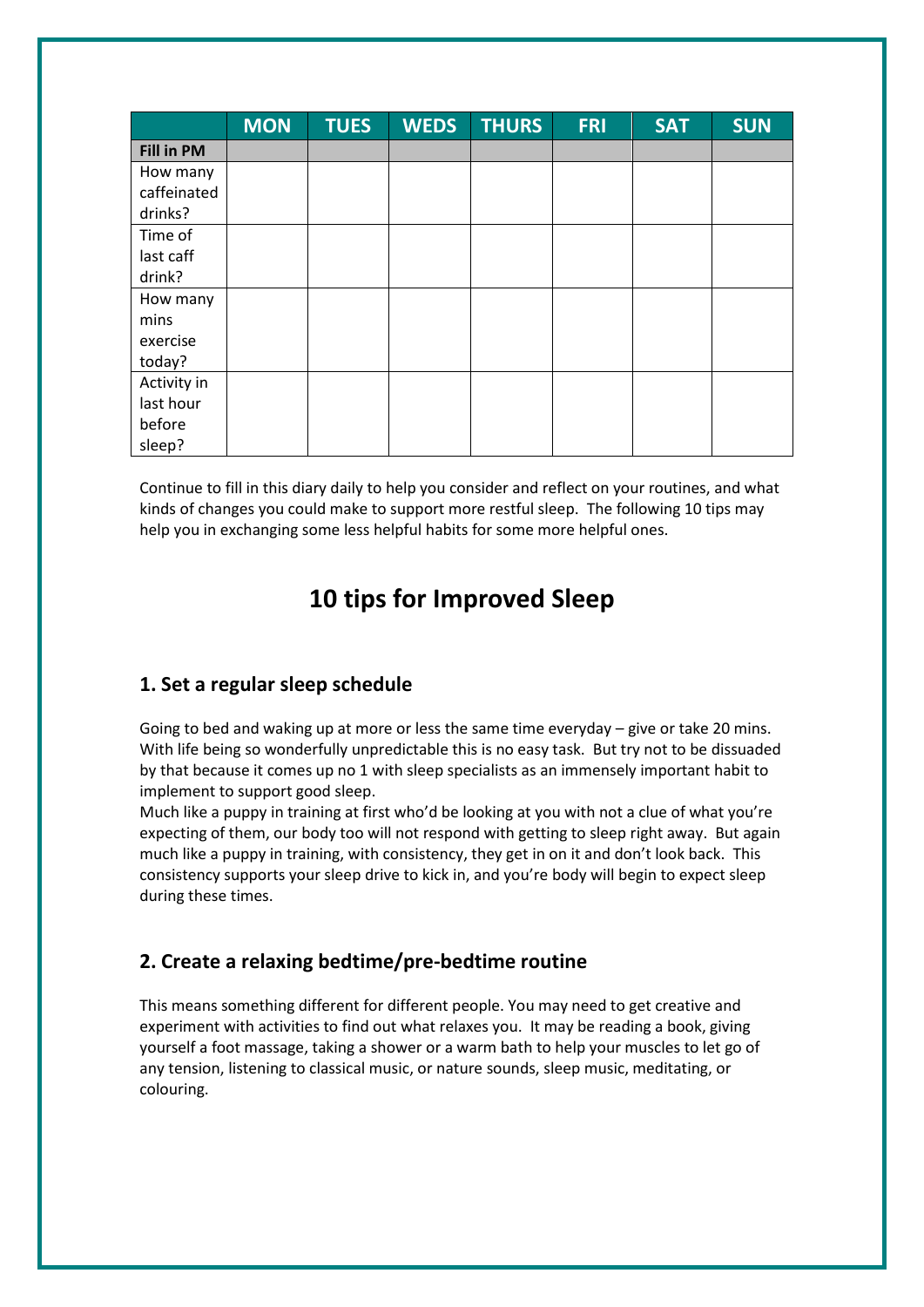# **3. Keep your room cool and cosy**

If at all possible it's best to have your room cool, quiet and dark at bedtime. Your mattress and pillows should feel comfortable, inviting your body to settle down and relax.

# **4. Dim the lights after dark**

Throughout evolution light continues to be heavily linked to our wake and sleep cycles. Getting sufficient natural light during the day is central to keeping your circadian rhythm, or body clock, on a healthy sleep-wake cycle.

Artificial light interferes with this cycle. Hence it is important on the wind down to sleep time (one hour before bed) that we dim lights, and avoid using devices. Many artificial lights give out a blue tone that's actually proven to stimulate, and awaken the body. You may have noticed its usage in bars and clubs.

# **5. Create space for You without devices at least an hour before bed**

Screens don't make for restful minds or restful sleep. Sleep with your phone out of reach. Reaching for the phone when you can't sleep engages and stimulates the mind which perpetuates sleep difficulties. If your phone is pinging with notifications, it is affecting you, put it to silent, or aeroplane mode. A battery alarm clock (or digital that doesn't have a light) may make a more supportive bedroom assistant.

### **6. Confine stimulants to early in your day**

If you are having difficulties sleeping, it might be useful to consider what stimulants you are used to having in your day. Caffeine in teas, coffees, soft drinks and chocolate is a stimulant. Some medications and herbal treatments contain caffeine. Read ingredients to ensure what you're taking doesn't have stimulants in it unbeknownst to you. Remember nicotine too is a stimulant and while it may feel soothing at the time, it activates the body and it's best to avoid smoking particularly in the wind down before sleep.

# **7. Consider how your eating habits may be influencing your sleep quality**

Research shows us that citrus fruits, spicy food, fatty or fried food, and heavy meals are all difficult to digest and can trigger indigestion. Lying down shortly after having a big meal while your digestive system it still very active can result in heart burn and feeling very unsettled leading to a disrupted night's sleep. It takes your stomach 3 to 4 hours to empty.

You might decide to snack in the hours before bed to avoid hunger keeping you awake. A known sleep aid is the amino acid tryptophan. This can be found in chicken, ground beef, milk, nuts and seeds, honey, and bananas. Carbohydrates eaten with tryptophan can cause the production of sleep-inducing serotonin. It is important to choose healthy carbohydrates like whole-grain crackers and fresh fruit.